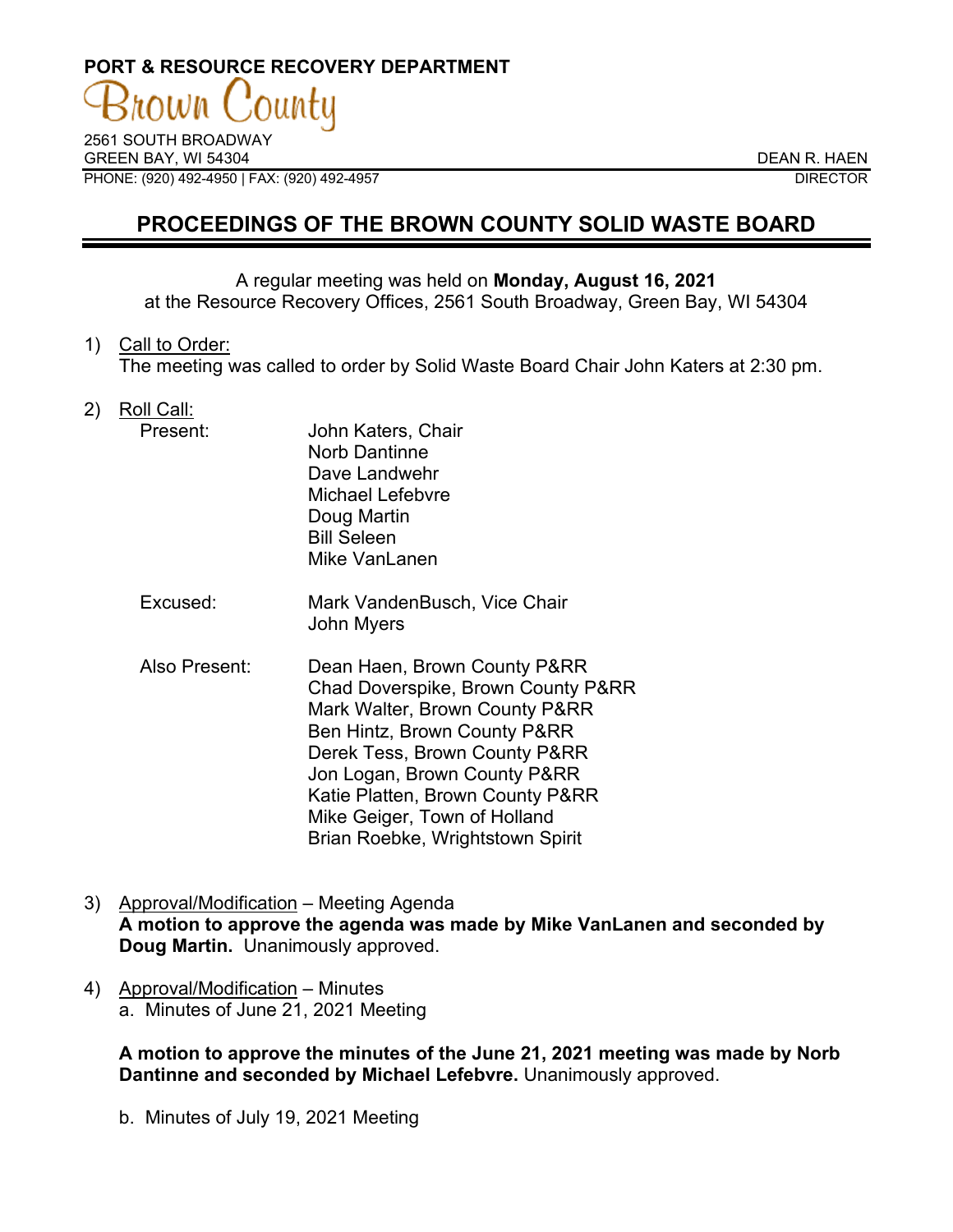## **A motion to approve the minutes of the July 19, 2021 meeting was made by Mike VanLanen and seconded by Doug Martin.** Unanimously approved.

5) Announcements/Communications

Director Dean Haen announced that the position of Clerk/Typist II was filled by Katie Platten.

Mr. Haen passed around an informational paper and reminded the board of the Resource Recovery's Customer Appreciation Days, both at the Waste Transfer Station (September 14, 2021) and the Materials Recycling Facility (September 15, 2021).

#### 6) Approval/Modification – 2022 Budget

Mr. Haen began the 2022 Budget discussion with a memo that will be presented to PD&T Committee and to customers regarding the major changes from one budget year to the next. It identifies the different cost centers within the Resource Recovery side of the Department.

The South Landfill (SLF) is included in the budget with plans to be operational by January 3, 2022. Construction is on schedule and on budget to meet the operational date. Total investment in the SLF will be \$22 million. In 2020, \$5 million was utilized. This year included the \$10 million construction bid, \$2 million building bid, along with \$4 million in equipment. Equipment continues to be acquired and some challenges exist related to availability and delivery. Personnel hiring of 10.5 FTE for the South Landfill and 2.5 FTE for the Transfer Station is also proving to be challenging .

The memo continues by including the tipping fees for 2022. The Rate Stabilization Fund is being used to keep the cost for municipalities more level rather than increasing it all in one year due to the increase in costs from the opening of the South Landfill and future Outagamie County Northwest Landfill. Preferred Contract Tipping fees will be increased by \$1.50 per year until the full cost is covered. Actual costs are not yet known so estimates for the operational costs for the SLF in 2022 are being used.

Mr. Haen noted that the Northeast Landfill will have capacity until 2024 and the future Northwest Landfill will not be built until it is needed.

John Katers asked if "Winnebago County will go to the South Landfill in 2022 and the Northeast in 2023, is that to create a fluff layer?"Mr. Haen replied that that is correct, the plan is to take Winnebago's garbage to South Landfill until the floor has been covered and then they will return to the Northeast Landfill until it is full. Tonnage at the South Landfill is expected to be somewhat high next year, and then it will come down. In the end, there will be a 50/50 split on where tonnage will be going.

Revenue from recycling continues to increase so that the Department is now paying municipalities for their recyclable material as opposed to charging to accept it. Dave Landwehr asked which material the Resource Recovery Department is seeing an increase in revenue. Mark Walter responded that mixed paper and cardboard increased by \$25- \$35 per ton in one month. Plastics have increased as well, but cardboard is the primary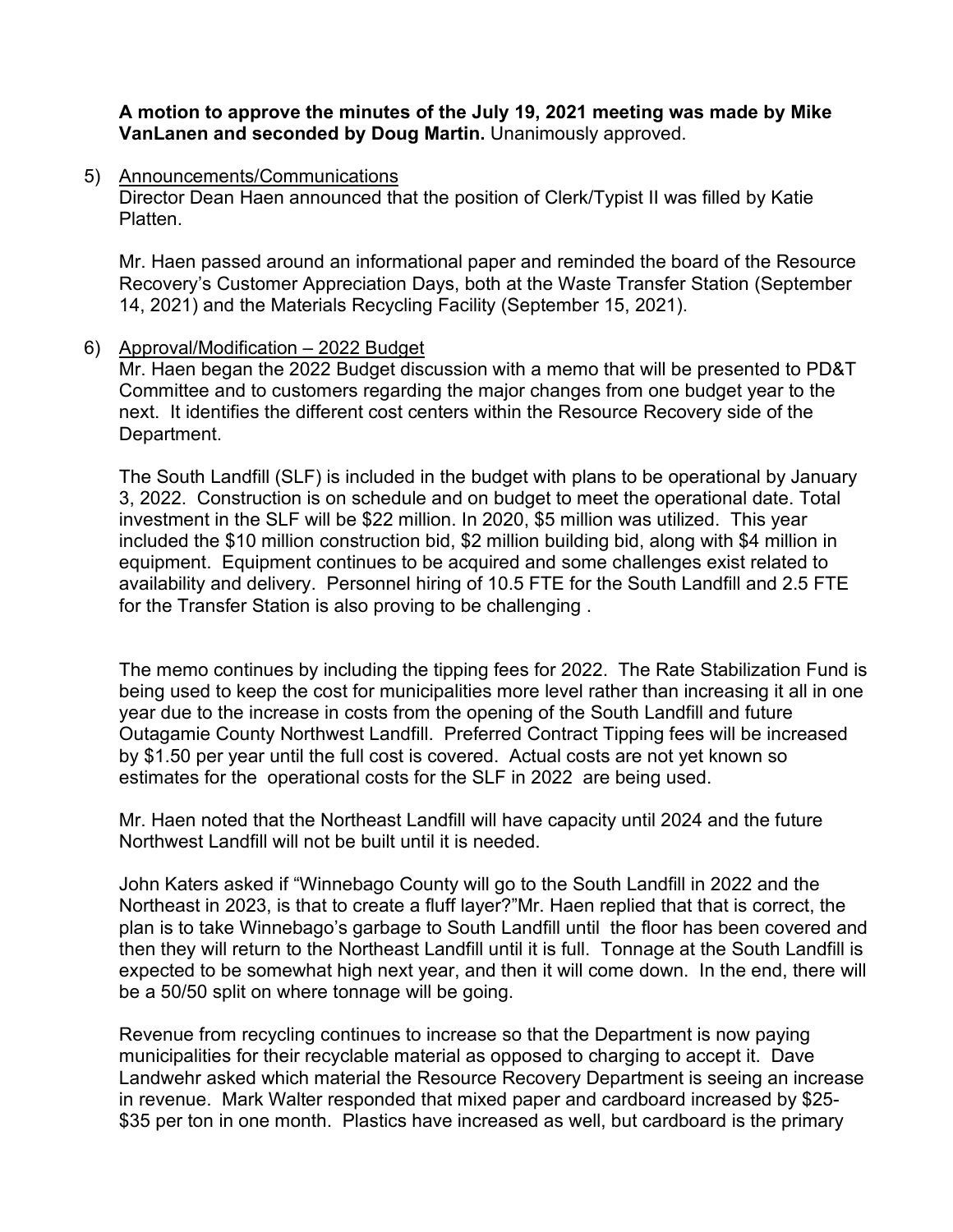source. Mr. Haen responded that Green Bay Packaging has helped drive the demand for recycled cardboard. Chad Doverspike clarified that the Department is paying out \$75/ton to municipalities for their recyclable materials in August.

Upgrades at the Tri-County Material Recovery Facility will be paid for using cash and not bonding due to increased revenue from sale of recyclables.

No changes in Hazardous Materials Recovery Facility budget were reported by Mr. Haen. Mr. Katers asked about \$53,922 from the DATCP grant in the budget. Mr. Walter clarified that the number was the estimated grant amount HMR would expect to receive in 2022.

The Statement of Funds will be provided once the Finance Department provides them to the Department.

Mr. Haen further explained the structure of the budget and changes made (i.e. Accountant II position is going to Administration). The budget document that was provided to the Solid Waste Board details the six cost centers for the Resource Recovery side of the Department.

Solid Waste (previously Budgeted as Transfer Station). Waste tonnage will be tracked through the transfer station. Revenue received at the Waste Transfer station will pay a BOW Tip fee at the South Landfill. Excess revenue in Solid Waste will pay for the waste programs, salaries, HMR and recycling when markets are down.

In the Recycling cost center, charges and fees has a change of \$1 million to \$2 million which shows the increased revenue expected based on the anticipated value of the commodities. A new revenue category called "capital contributions" is included because Brown County used cash rather than bonding to build the South Landfill so the other BOW counties will be paying the cost of capital to Brown County. Contracted services was another line added since the Transfer Station costs are being shared by the other BOW counties. Materials such as tires, appliances and shingles have been moved out of Transfer Station and being moved into Recycling cost center. Recycling rebate is increasing from \$100,000 to \$600,000 to show our payment to the municipality that we are anticipating.

General cost category, a large change in realized gain/loss of interest from \$600,000 to \$250,000 due paying the construction and equipment costs for the SLF out of cash reserves. . General costs are allocated on a %FTE basis to the other cost centers.

South Landfill Outlay account is for equipment acquisition, this year \$6.5 million and next year will be \$2.4 million

**A motion to approve the 2022 Budget was made by John Katers and seconded by Bill Seleen.** Unanimously approved.

7) Approval/Modification – Solid Waste Management Service Agreement Mr. Katers emphasized the importance of these agreements with municipalities in maintaining the systems we work in. Mr. Haen spoke on the newly consolidated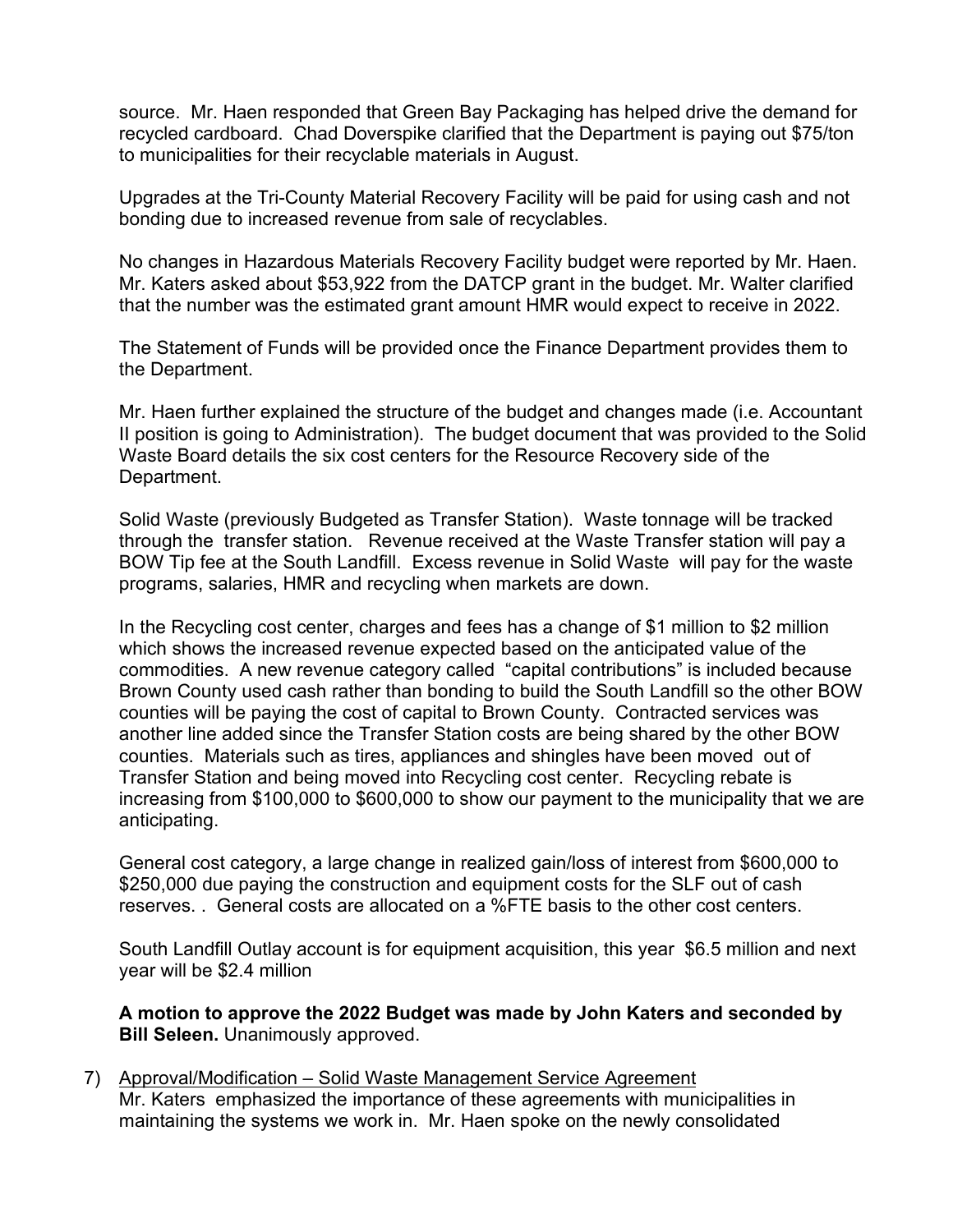agreement as it brings all of the services that Resource Recovery offers into one agreement. This agreement was originally done in 2012, but the agreement presented now includes recycling and household hazardous waste services. It allows the municipalities to sign on for 10 years.

The agreement has been vetted by Green Bay, De Pere, and Brown County Corporation Counsel.

Addendums include a scheduled forecast over a five year period with the anticipated SLF cost increase, and at some point will include the NW Landfill. Each year the tipping fee will increase by \$1.50 and the Rate Stabilization Fund will be drawn down and used to offset it until Preferred Contract customers tipping fees have met the actual cost of the SLF. . Bill Seleen questioned the number of 85,000 tons. Mr. Haen clarified that the number is tonnage for preferred contract customers only. Mr. Seleen also questioned if the number presented was a historical finding or if it was a stable estimate. Both Mr. Haen and Mr. Walter confirmed that it was a pretty stable estimate based on previous years' tonnages.

Doug Martin commented that the biggest hurdle will be explaining and discussing with the community in regards to the CPI. Mr. Walter commented that no one expected CPI to increase like it did. Mr. Haen explained that it is unfortunate timing that right when a new agreement is being proposed CPI is as high as it has ever been in 20+ years..

Mr. Dantinne inquired about the market for clean shingles. Mr. Doverspike responded there is still a market for clean shingles and growing since one of the competing contractors closed.

**A motion to approve was made by John Katers and seconded by Michael Lefebvre.**  Unanimously approved.

#### 8) South Landfill Update

Mr. Doverspike updated the Solid Waste Board on the ongoing construction of the Brown County South Landfill.

Mr. Doverspike identified that residential drop off boxes are twice the cost of budgeted & the hook truck is anticipated to be delivered in the second quarter of 2022. on the purchase of container boxes for residential drop off and the equipment needed for this option. Service will be bid out along with snow plowing if equipment is unable to be delivered on time. The department is bidding out a fuel tank for on-site equipment use.

Mr. Doverspike shared a summary of SLF construction and equipment costs. Mr. Katers requested that Mr. Doverspike speak on items that were "in red" or showing over budget. Mr. Doverspike discussed the above ground scales that had revisions by engineers, roads that required more gravel and asphalt than previously budgeted for, and a high capacity well that had an increase in cost compared to the budgeted cost.

New items that are finalized or in the process of being bid on include the purchase of a front-end loader from Winnebago County and metal litter fences.